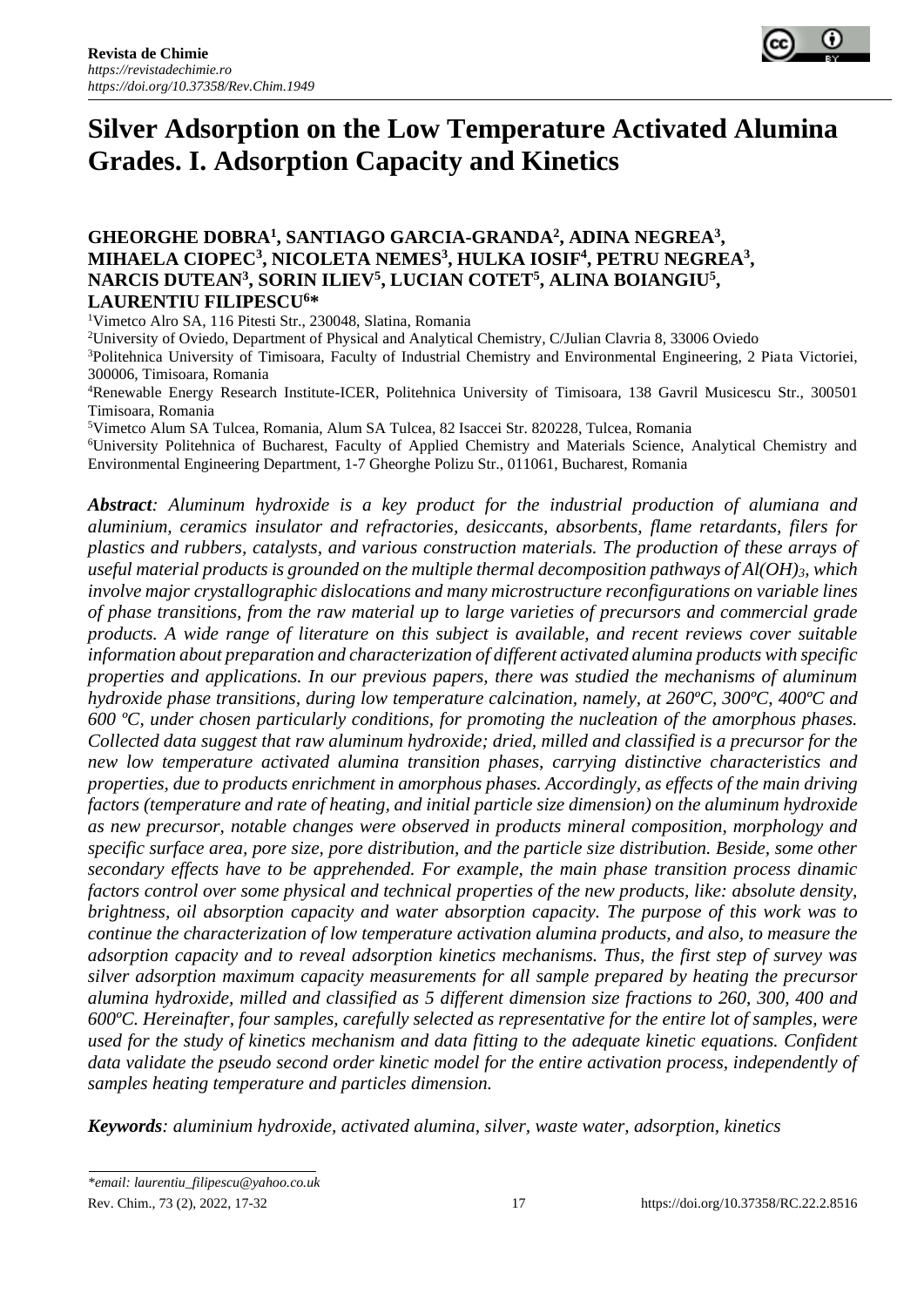

# **1. Introduction**

Metallic silver has many industrial uses in the production of mirrors, photographic films, batteries, electrical and electronic components, catalysts and antimicrobial materials. as well as anticorrosive materials and galvanic coatings. Due to the excellent properties of silver, such as malleability, high thermal and electrical conductivity, high resistance to corrosion and oxidation, its widespread use in various fields of industrial use has led to a significant impact of silver on the environment and especially on waste waters Silver, as toxic threat for health and environment is acting by full toxicity to all living cells, by depositing around nerves and in deeper skin layers, which may cause permanent skin damage and by associating with environmental contamination of other toxic heavy metals such as mercury and lead, Also, silver contributes to antibiotic resistance, disturbs bacterial activity when cleaning sewage and prevents the use of sludge as fertilizer, needed for nutrient recycling [1-6]. The main pollution sources with silver are: wastes from batteries production and recovery (Ni, Cd, Ag), electric and electronic technology wastes (Cu, Sn, Au, Ag, Ni, Al, Zn), wastes from X-ray films production and from their processing (Ag), as well as the wases from the industrial metal finishing processes (Cr, Ni, Cu, Zn, Au, Ag, Cd) [7-11]. These materials are usualy preocesssd by the thermal technilogies, including refining and smelting [11-14] and hydrometallurgical and bio-metalurgical technologies, including leaching, cementing, reducing agents, peeling, electro-coagulants, adsorbents, electro-dialysis, solvents extraction, ion exchange resins and bio-sorbents [15-18].

There are three important features of the silver recycling processes. First is flexibility of the applied recycling technologies for wastes with variable origin, sources and compositions. Second is the economy of recycling technologies in the terms of costs and marketability. Third is the silver toxicity and requirements to prevent secondary pollution by technology itself or by reactants used in silver separation. For these three reasons, new relevant studies are continuously carried out for improving silver recovery processes and finding new friendly environmentally technologies. Beside classical hydrometallurgical processes, like dissolution and precipitation [19-21] and solvent extraction of silver [22-24], new other technologies were studied for improving performances in the silver recovery and lessening the production costs. As examples, below are presented the recent studies concerning the silver adsorption from waste industrial waters on different type of low cost materials (for decreasing costs) and modified materials (for improving performances) [25]. Old adsorbent materials, like activated carbon [26-28] and natural ion-exchanging compounds (like perlite, clinoptilolite. vermiculite) modified or non-modified [29-32], were re-evaluated. Also, some new adsorbents based on silicate compounds have been tested recently [33-36]. Other research topics on silver recovery and recycling include the testing of various mixed adsorbents formulations based on chitosan [37, 38], the testing of bioadsorbents [39, 40] and synthetic polymer adsorbents [41,42], and the study of coagulation, as a method of recovering silver from residuals waters [43-45]. However, adsorption-desorption processes remain a large field of investigation, due to their selectivity for different metal ions and the variety of available materials at reasonable prices. At the same time, the increased interest in obtaining materials with adsorbent properties has grown in the last decade, due to the availability of materials with large specific surfaces, adequate pore distributions and with significantly increased reactivity, generated by the large number of active centres on the particle surface. An important class of adsorbents with multiple applications, coming from common sources of alumina, is manufactured under the name of low calcination temperature alumina products. Also, there are available numerous reviews about manufacture, characterization and application of this category of alumina products [46-60]. The low calcination temperature alumina products are the molecular species emerging during aluminium hydroxide dehydroxilation at temperatures lower than the last phase transitions to  $\alpha$ -Al<sub>2</sub>O<sub>3</sub>. During dehydroxilation, the precursor phase, which is gibbsite, may undergo various phase transitions, arranged in one of two lines of successive transitions and recrystallizations:

Line 1: Gibbsite χ-Chi κ-Kappa α-Alfa Line 2: Gibbsite Boehmite γ-Gamma δ-Delta θ-Teta α-Alfa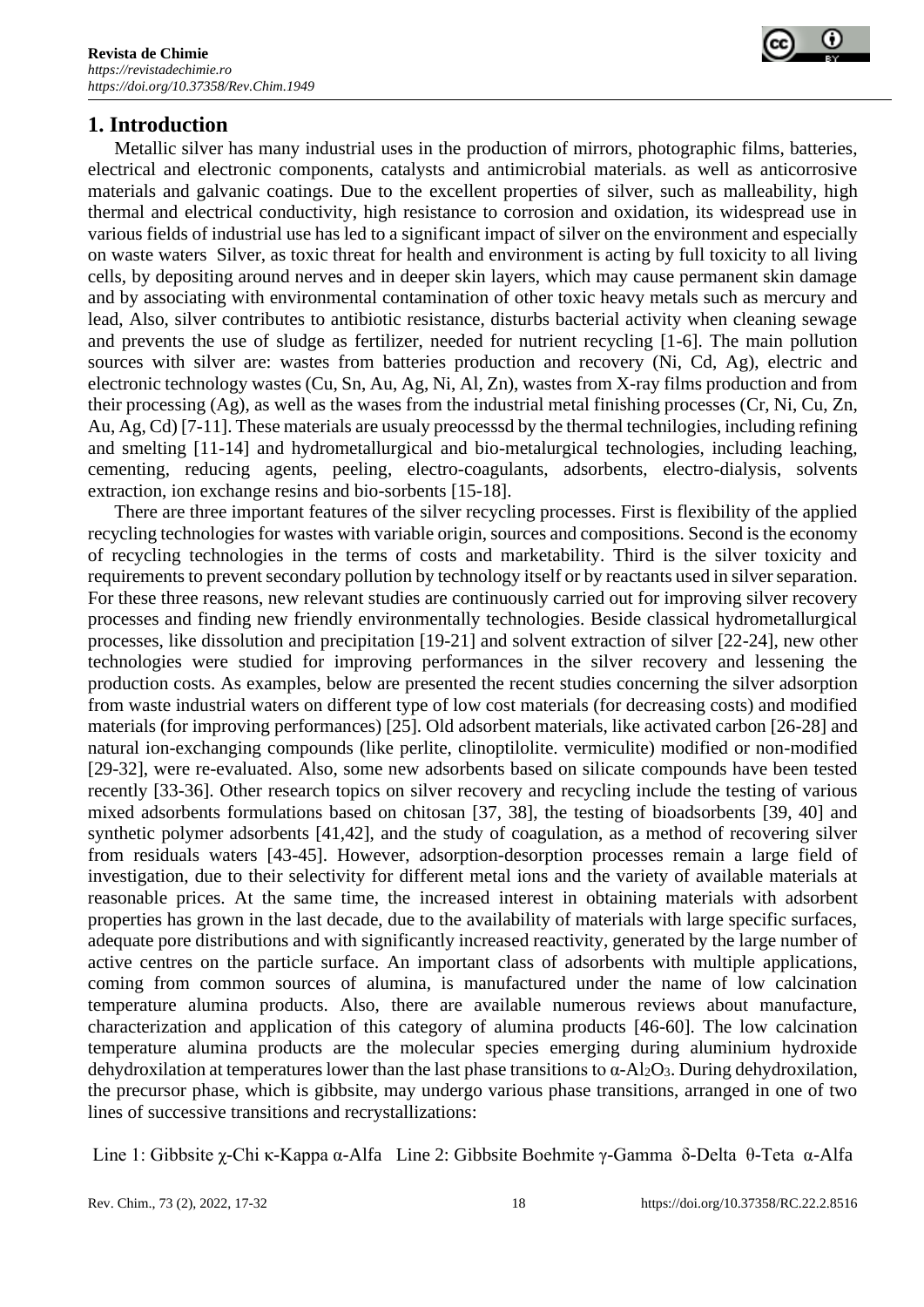

The precursor purity and its mineral properties control the row of transitions which has priority. In fact, four dynamic factors control the entire process: a) the certain processing of the gibbsite or boehmite, as precursors targeting a particular phase transition; b) the final temperature and rate of heating; c) the particles size dimension of precursor phase before the heating treatments; d) advanced grinding and intensive mechanical activation before or during the precursor thermal activation. All these driving factors and their influence on gibbsite phase transitions have been presented in our previous papers [61- 64]. Additionally, some more information about the the gibbsite phase as precursor, manufactured by Alum SA Tulcea Romania from Sierra Leone bauxite by Bayer modified process (under European Regional Development Fund through the Competitiveness Operational Program of 2014–2020), can be find in the papers [61-63, 65-68]. This paper purpose concerns the study of silver adsorption from pure silver solutions on the low calcination temperature alumina products, which have been fully described in the papers [61,62]. Thus, the measurement of the maximum adsorption capacity of low calcination temperature distinct classes of products will furnish a good data basis for selection the best silver charged adsorbents to be used as antimicrobial materials in particularly treatments of the waste waters Part 2 of this paper.

## **2. Materials and methods**

## **2.1. Samples materials**

The samples of aluminum hydroxide were collected from the last test of the new production line at Alum SA Tulcea, Romania, which was built up by implementation of the project "Endow the Research and Development Department of SC ALUM SA Tulcea with independent and efficient research facilities to support the economic competitiveness and business development", project co-funded by the European Regional Development Fund through the Competitiveness Operational Program 2014-2020. This new production unit can deliver new grades of aluminum hydroxide dried, milled and classified. Some representative specimens, for each defined dimension particle class, were carefully selected as precursors for studying their thermal behaviour and possibility to find new outcome products with required properties as adsorbents. The samples composition and particle size distributions are presented in the Table 1.

| Sample                  | $GDAH-01$                                   | GDAH-02                      | $GDAH-03$                | $GDAH-04$                | $GDAH-05$                             |
|-------------------------|---------------------------------------------|------------------------------|--------------------------|--------------------------|---------------------------------------|
| Particles<br>dimensions | $<$ 45 $\mu$ m=5.7%<br>$>150 \mu m = 6.4\%$ | $<$ 45 <sub>um</sub> 98.29%; | $<$ 20 $\mu$ m<br>92.13% | $<$ 10 $\mu$ m<br>76.28% | $<$ 45 $\mu$ m=5.0 %<br>$>150=3.42\%$ |
| Al(OH) <sub>3</sub>     | 99.65                                       | 99.66                        | 99.69                    | 99.64                    | 99.73                                 |
| $Al_2O_3$ , %           | 65.15                                       | 65.16                        | 60.18                    | 65.15                    | 65.21                                 |
| Na <sub>2</sub> O, %    | 0.21                                        | 0.200                        | 0.190                    | 0.210                    | 0.200                                 |
| $SiO2$ , %              | 0.009                                       | 0007                         | 0.009                    | 0.009                    | 0.008                                 |
| CaO %                   | 0.035                                       | 0.041                        | 0.038                    | 0.039                    | 0.0546                                |
| $Fe2O3$ , %             | 0.007                                       | 0.013                        | 0.010                    | 0.009                    | 0.007                                 |
| LOI                     | 34.62                                       | 34.62                        | 34.61                    | 34.62                    | 34.58                                 |
| Umiditate               | 0.082                                       | 0158                         | 0.134                    | 0180                     | 0.081                                 |
|                         |                                             |                              |                          |                          |                                       |

**Table 1.** Aluminum hydroxide samples. Particle size fractions and composition

In order to study the thermal transformations, the samples were first dried at  $60^{\circ}$ C for 24 h, then heated in an electric furnace (in air atmosphere) at 260°C, 300°C, 400°C and 600°C, with a heating rate of 5°C/min and then held for thermal stabilization 2h at the above mentioned temperature values. The samples were afterwards slowly cooled in the oven until room temperature. After heating and stabilization, the number of samples ready for any type of tests became 25, meaning 5 sample lots, each for the temperature values 25, 260, 300,400 and 600°C and each for all the initial five samples GDAH-01, GDAH-02, GDAH-03, GDAH-04 and GDAH-05, with its own particle size distribution. In all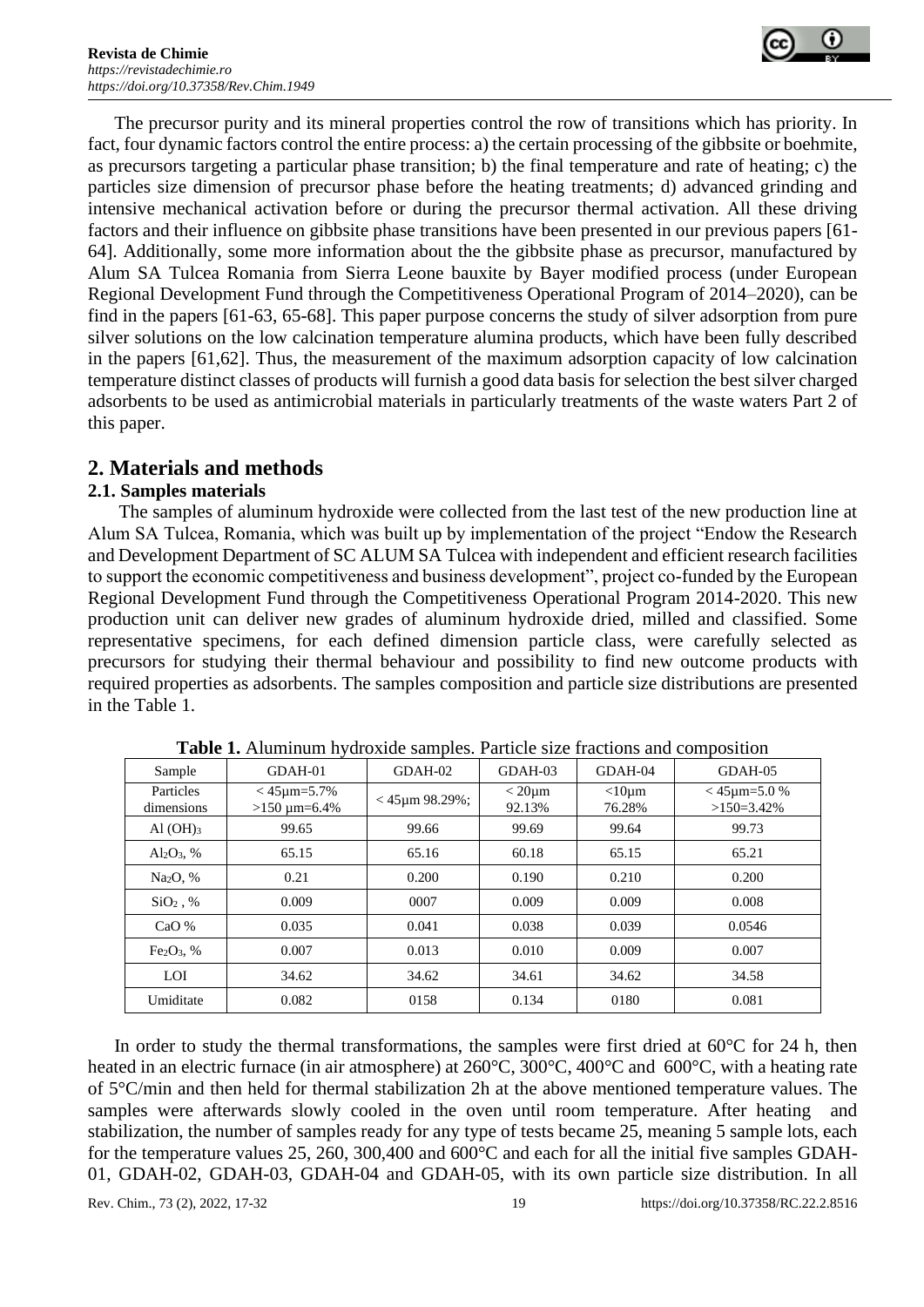

experiments, there were used only common chemical analysis standard reactives, along with samples of low calcination temperature alumina products, manufactured in an industrial pilot plant. All analyses were repeated for thee times and the results were mediated. At the end of adsorption experiments, the recovered adsorbents main properties were measured again for monitoring the eventual damages in each sample quality.

## **2.2. Silver adsorption capacity of on low calcination temperature alumina products**

Adsorptive performances of low calcination temperature alumina products were demonstrated in many studies by determining the influence of specific adsorption parameters (*p*H, sorbent dose, contact time, silver initial concentration etc.) on maximum adsorption capacity.

Adsorption capacity has been determined using the equation (1):

$$
q = (Co - Cf) = V/m
$$
 (1)

where: Co - initial concentration of Ag (1) in solution, (mg/L); Cf - residual concentration of Ag (I) from solution, (mg/L); V- solution volume, (L); m – adsorbent mass, (g). Efficiency of adsorption process has been determined using equation 2:

$$
\eta - 100 \left( \text{Co} - \text{Cf} \right) / \text{Co} \tag{2}
$$

where: Co-initial concentration of Ag (I) from solution, (mg/L); Cf–residual concentration of Ag (I) from solution, (mg/L).

To measure materials from Table 2 solutions with different concentrations of Ag (I) were prepared: 10, 20, 40, 60, 80, 90, 100 and 120 mg/L). The adsorption capacities were determined at *p*H = 5, for a contact time of 60 min (considered optimal for achieving the ives oobjectf the initiated study) at the temperature values of 298 K, 308K and 318K. Thus, the samples of 0.1 g of each material from table 1 and Table 2 were dispersed in volumes of 25 mL solution containing Ag(I) and mixed for 60 min. At equilibrium, the samples were filtrated and analysed for finding the residual Ag(I) concentration, and subsequently computing the quantities of adsorbed  $Ag(I)$  per g of each sample of low temperature activated alumina product. Preliminary analyses have shown that 60 min mixing time is enough for reaching the equilibrium, because the tested alumina products are very reactive adsorbents.

#### **2.3. Silver adsorption kinetics on low calcination temperature alumina products**

The effect of contact time and temperature are important factors in assessing the affinity of the adsorbent materials for Ag (I). To determine the influence of contact time and temperature on the adsorption capacity of the materials presented above, samples 0.1 g of each tested material were weighed over which 25 mL of Ag (I) solution of 10 mg/L concentration was added. The samples were stirred at different time intervals (15, 30, 60, 90, and 120 min) in a water bath provided with stirring and thermosetting at some values of the temperature (298K, 308K, and 318K). The working *p*H was 5. The value *p*H 5 was chosen because the selected samples are very sensitive to the *p*H variation, and samples should be compared under the same conditions. Actually, the alumina products have been introduced in silver nitrate solutions at *p*H 5, and further the *p*H was contlolled by adding some solution drops. All the residual concentrations of Ag (I) in the collected solutions were determined by atomic adsorption spectrometry. Knowing the concentrations of solutions in contact with the adsorbent material and the concentrations of the solutions after adsorption, one can calculate the evolution of the concentrations of Ag (I) adsorbed at each moment of the adsorption process.

#### **2.4. Analysis equipments**

All samples composition was carried out using the X-ray sequential fluorescence spectrometer (XRF); Thermo Fisher Scientific ARL PERFORM'X, Waltham, MA, USA), equipped with an X-ray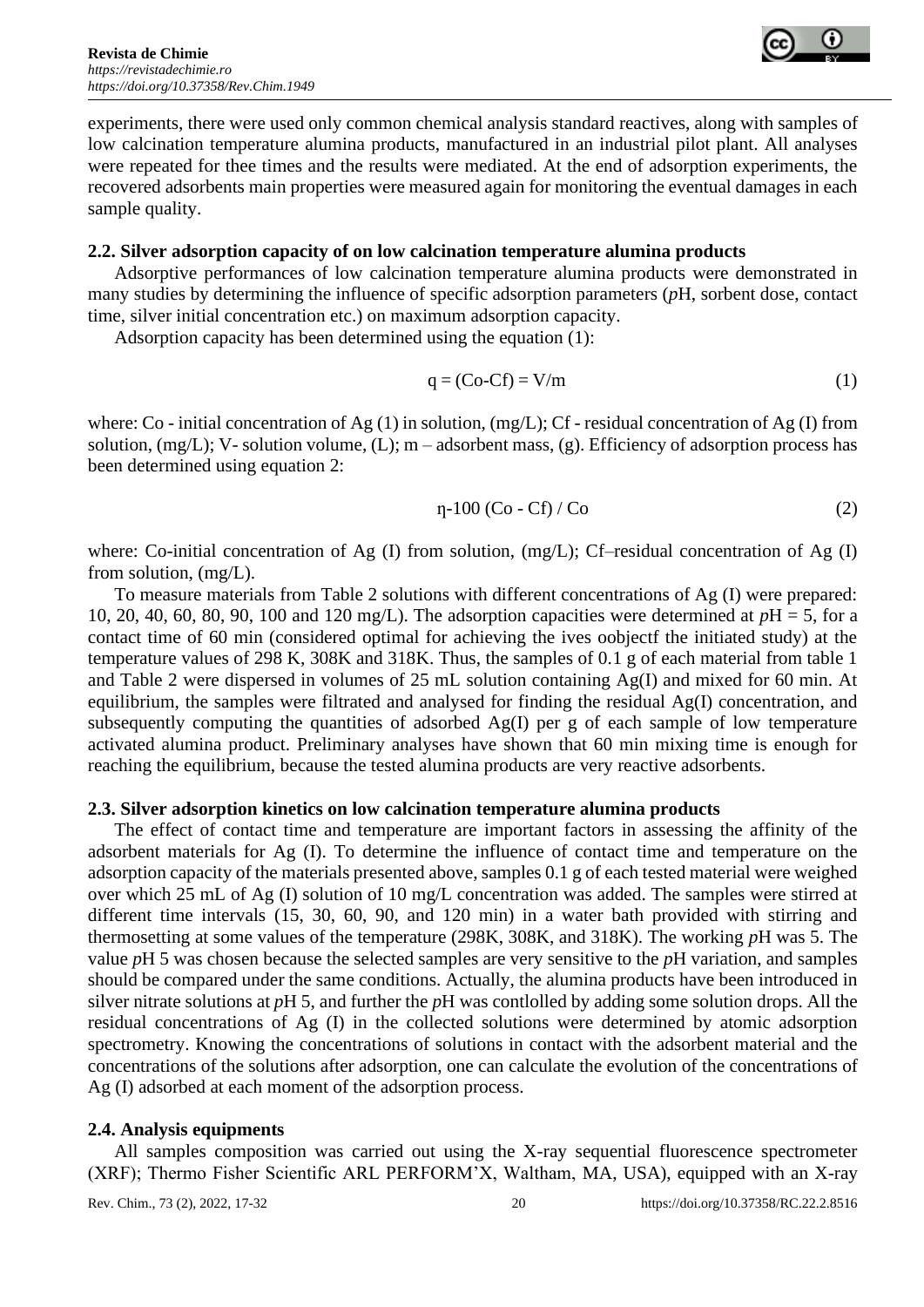

tube with a Rh anode and a Be window of 30 µm, was used for qualitative and quantitative analyses of the elements. The entire surface of the sample was analyzed under a dry He flow. Particle size distributions in the analysed samples were determined using a Malvern Panalytical Mastersizer 2000 diffraction analyzer (Almelo, The Netherlands) in the dynamic range of 0.1 to 3000 µm. Samples were dispersed in water using ultrasound and mechanical stirring. The Mie scattering theory specific to the instrument's software was used for the particle size distribution assessment. The morphology and elemental composition of the particulate material samples was characterized by scanning electron microscopy (SEM: Quanta FEG 250, FEI, The Netherlands) using back scattered electron detector (BSD) coupled with energy dispersive X ray spectroscopy (EDS: using Apollo SSD detector, EDAX Inc. US). The microstructure and EDS analyses were performed at about 10 mm working distance (WD) in low vacuum mode in order to avoid surface charging and damage of the analysed material. For some samples was used a Quanta Inspect F50 FEG scanning electron microscope (Thermo Fisher, Eindhoven, Netherland), with a resolution of 1.2 nm and an Everhart–Thornley secondary electron detector (ETD), which was equipped with an energy-dispersive X-ray (EDS) analyser (resolution of 133 eV at MnKα, Thermo Fisher Scientific, Waltham, MA, USA), were used to analyse the morphologies and the chemical compositions of the samples. Other details about these equipments and their use in the study of low calcination temperature alumina products can be found in the papers [61, 62]. Silver concentration in the all filtrated solutions has been determined by atomic adsorption spectrometry using a Varian SpectrAA 280 FS instrument. Solutions *p*H has been determined using a Seven Compact S 210 Mettler Toledo *p*Hmete. For kinetics studies at some different temperature values were used a SW23 shaking water bath, JULABO, Germany.

## **3. Results and disscutions**

## **3.1. Maximum adsorption capacity**

Maximum adsorption capacity of the adsorbents is a very important parameter, because it helps a quick evaluation of the adsorption performance for any material under various common or uncommon circumstances. Some more papers, recently published, recommend to use Langmuir, Freundlich, Dubinin-Radushkevich [69,70] or Sips isotherms [71] to compute the maximum adsorption capacity from experimental isothermal adsorption data. However, these methods are requiring additional data, which can be very laborious, to overcome discrepancy between the predictions and experimental data. Both linear and nonlinear isotherm model have to enable, more or less, simplifications to fit experimental results to the model data. Since this paper purpose is to characterize a new family of adsorbents coming out from low temperature activated alumina products, and to find their industrial applications, the maximum adsorption capacity of each individual product was evaluated from experimental saturation curve at constant temperature 298 and 318 K.

In the Figure 1, the saturation curves for one family of low temperature activated alumina products encompassing the samples GDAH-01 25, GDAH-03 25 and GDAH-04 25. Maximum adsorption capacity value is find by extrapolation of the two segments of each curve. The choice of samples was intended to illustrate the common forms of curves, specific for all the type of low temperature activated alumina products, manufactured at small pilot scale and characterized in our previous papers [61-64].

In the Table 2 are given the values of maximum capacity of silver adsorption at equilibrium at 25ºC for all samples of low temperature activated alumina products under survey in this paper. There are five groups of samples which differ by the temperature of calcination and in each group five samples which differ by particle size dimention. The values of maximum capacity of adsoption have to be evaluated with regard to all changes induced by the four dynamic factors which control all the low temperature activated alumina products properties, mainly, the mineral phases convertions extent, as well a71s the physical and technical properties associated with these materials [61-63]. These dynamic factors are: a) initial gibbsite (as raw material and phase transitions precursor) preliminary procesing; b) calcination temperature and rate of heating; c) particles size dimension of gibbsite, before the heating treatments, advanced grinding and intensive mechanical activation of gibbsite;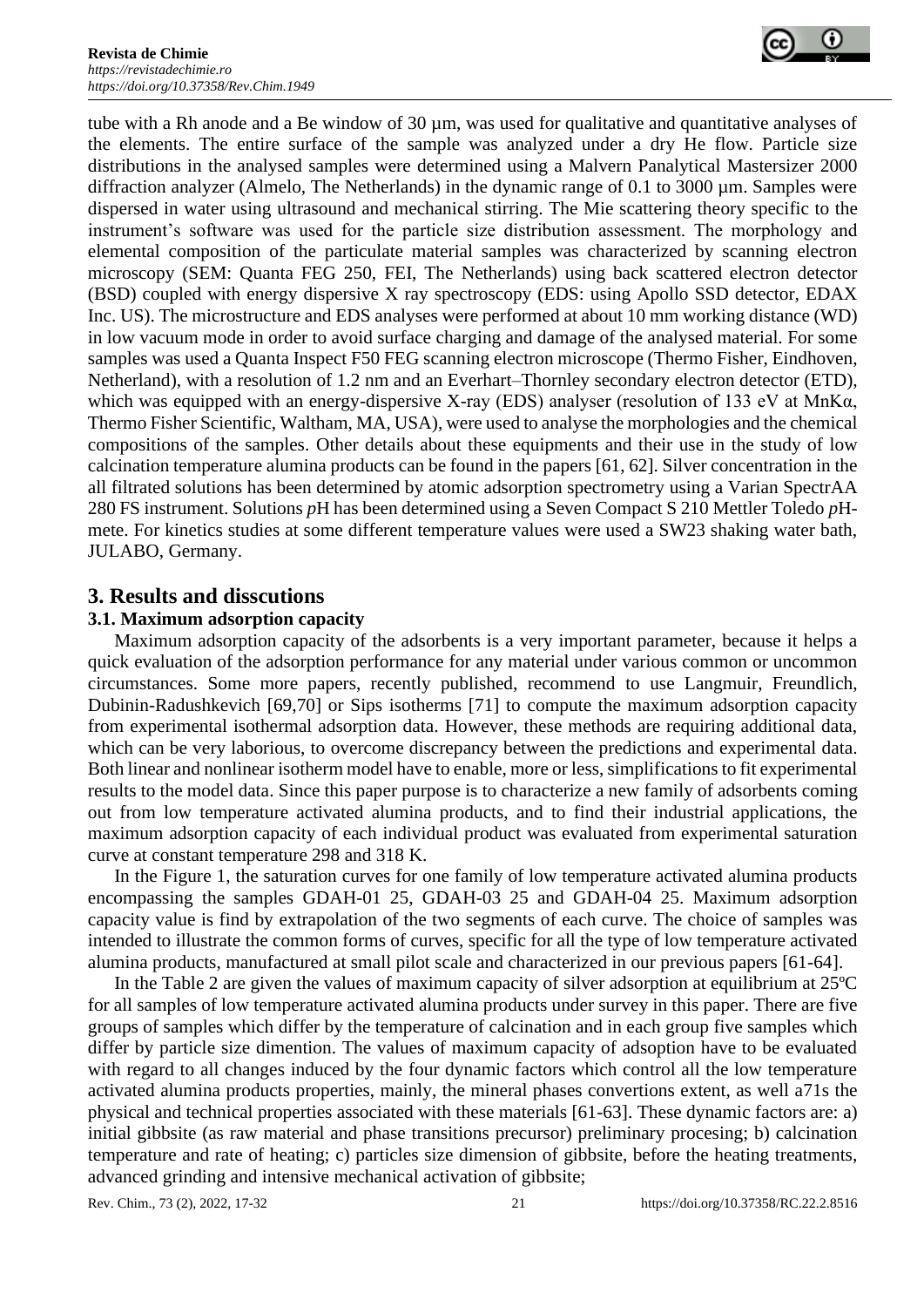



**Figure 1**. Saturation curves of the low temperature activated alumina products at 25ºC. Products family GDAH-01 25, GDAH-03 25 and GDAH-04 25

**Table 2**. Maximum silver adsorption capacity on low temperature activated alumina products at 25ºC, experimental values

| $\alpha$ and $\beta$ and $\beta$ and $\beta$ and $\beta$ and $\beta$ and $\beta$ and $\beta$ and $\beta$ and $\beta$ and $\beta$ and $\beta$ and $\beta$ and $\beta$ and $\beta$ and $\beta$ and $\beta$ and $\beta$ and $\beta$ and $\alpha$ and $\beta$ and $\alpha$ and $\alpha$ and $\alpha$ and $\alpha$ |                             |                      |             |                             |                      |  |  |  |
|---------------------------------------------------------------------------------------------------------------------------------------------------------------------------------------------------------------------------------------------------------------------------------------------------------------|-----------------------------|----------------------|-------------|-----------------------------|----------------------|--|--|--|
| Samples                                                                                                                                                                                                                                                                                                       | Particle sizes              | Maximum silver       | Samples     | Particle sizes              | Maximum silver       |  |  |  |
|                                                                                                                                                                                                                                                                                                               |                             | adsorption capacity, |             |                             | adsorption capacity, |  |  |  |
|                                                                                                                                                                                                                                                                                                               |                             | mg/g                 |             |                             | mg/g                 |  |  |  |
| <b>GDAH-01 25</b>                                                                                                                                                                                                                                                                                             | $0-150 \mu m$               | 4.90                 | GDAH-04 300 | $0-10 \mu m$                | 10.18                |  |  |  |
| GDAH-02 25                                                                                                                                                                                                                                                                                                    | $0-45 \mu m$                | 5.90                 | GDAH-05 300 | $45-150 \,\mathrm{\upmu m}$ | 7.69                 |  |  |  |
| GDAH-03 25                                                                                                                                                                                                                                                                                                    | $0-20 \mu m$                | 6.70                 | GDAH-01 400 | $0-150 \mu m$               | 5.09                 |  |  |  |
| GDAH-04 25                                                                                                                                                                                                                                                                                                    | $0-10 \mu m$                | 6.20                 | GDAH-02 400 | $0-45 \mu m$                | 6.43                 |  |  |  |
| GDAH-05 25                                                                                                                                                                                                                                                                                                    | $45-150 \,\mathrm{\upmu m}$ | 5.20                 | GDAH-03 400 | $0-20 \mu m$                | 8.12                 |  |  |  |
| GDAH-01 260                                                                                                                                                                                                                                                                                                   | $0-150 \mu m$               | 5.02                 | GDAH-04 400 | $0-10 \mu m$                | 9.67                 |  |  |  |
| GDAH-02 260                                                                                                                                                                                                                                                                                                   | $0-45 \mu m$                | 6.73                 | GDAH-05 400 | $45-150 \,\mathrm{\upmu m}$ | 7.02                 |  |  |  |
| GDAH-03 260                                                                                                                                                                                                                                                                                                   | $0-20 \mu m$                | 8.78                 | GDAH-01 600 | $0-150 \mu m$               | 4.76                 |  |  |  |
| GDAH-04 260                                                                                                                                                                                                                                                                                                   | $0-10 \mu m$                | 9.98                 | GDAH-02 600 | $0-45 \mu m$                | 6.01                 |  |  |  |
| GDAH-05 260                                                                                                                                                                                                                                                                                                   | $45-150 \,\mathrm{\upmu m}$ | 7.32                 | GDAH-03 600 | $0-20 \mu m$                | 7.98                 |  |  |  |
| GDAH-01 300                                                                                                                                                                                                                                                                                                   | $0-150 \mu m$               | 5.29                 | GDAH-04 600 | $0-10 \mu m$                | 9.21                 |  |  |  |
| GDAH-02 300                                                                                                                                                                                                                                                                                                   | $0-45 \mu m$                | 6.92                 | GDAH-05 600 | $45-150 \,\mathrm{\upmu m}$ | 6.89                 |  |  |  |
| GDAH-03 300                                                                                                                                                                                                                                                                                                   | $0-20 \mu m$                | 9.02                 |             |                             |                      |  |  |  |

Rev. Chim., 73 (2), 2022, 17-32 22 https://doi.org/10.37358/RC.22.2.8516 Also, these dynamic factors contribution explain the diversity and vaiation in the values of maximum silver adsorption capacity from Table 2. The first group of samples GDAH-01 25 - GDAH-05 25 represents the raw material parted in five fractions, on the basis of particle size dimention. It was mention in the paper [66] that the gibbsite is produced at Vimetco Alum SA Tulcea, Romania under special conditions required by the chemical and mineral compozition of processed bauxite. Consequently, the gibbsite product bears the imprints of raw bauxite, and might be considered in this paper as a preliminary processed raw material, mainly when is compared with other gibbsite grades coming out from alumina Bayer processing with other bauxite source [66]. All samples are containing gibbsite with large content of amorphous phase. The second group GDAH-01 260 - GDAH-05 260 is coming from samples calcined under special conditions at 260ºC, which have lost around 3-4% water. The main phase remains the gibbsite 33-62%, accompanied by 2-10% boehmite and 45-60% amorphous phase.The third group of samples GDAH-01 300 - GDAH-05 300 have lost around 20% water and undergoes great changes in samples mineral composition: gibbsite 23-58% and 10-14% boehmite, associated with 0-6% gamaalumina and 54-60% amorphous phase. The fourth group of samples GDAH-01 400 - GDAH-05 400 did lost around 28% of water and the gibbsite content dopped to 0.1-3.1%. At the same time the content of boehmite raises to 5-13%. Also, significant increase were noticed in gama alumina content, 10-16%, as well as in amorphous phase, 73-81%. In the last fifth group, the GDAH-01 600 - GDAH-05 600, all samples exhibit a total change in mineral compozition, with 10-29 % gama alumina and amorphous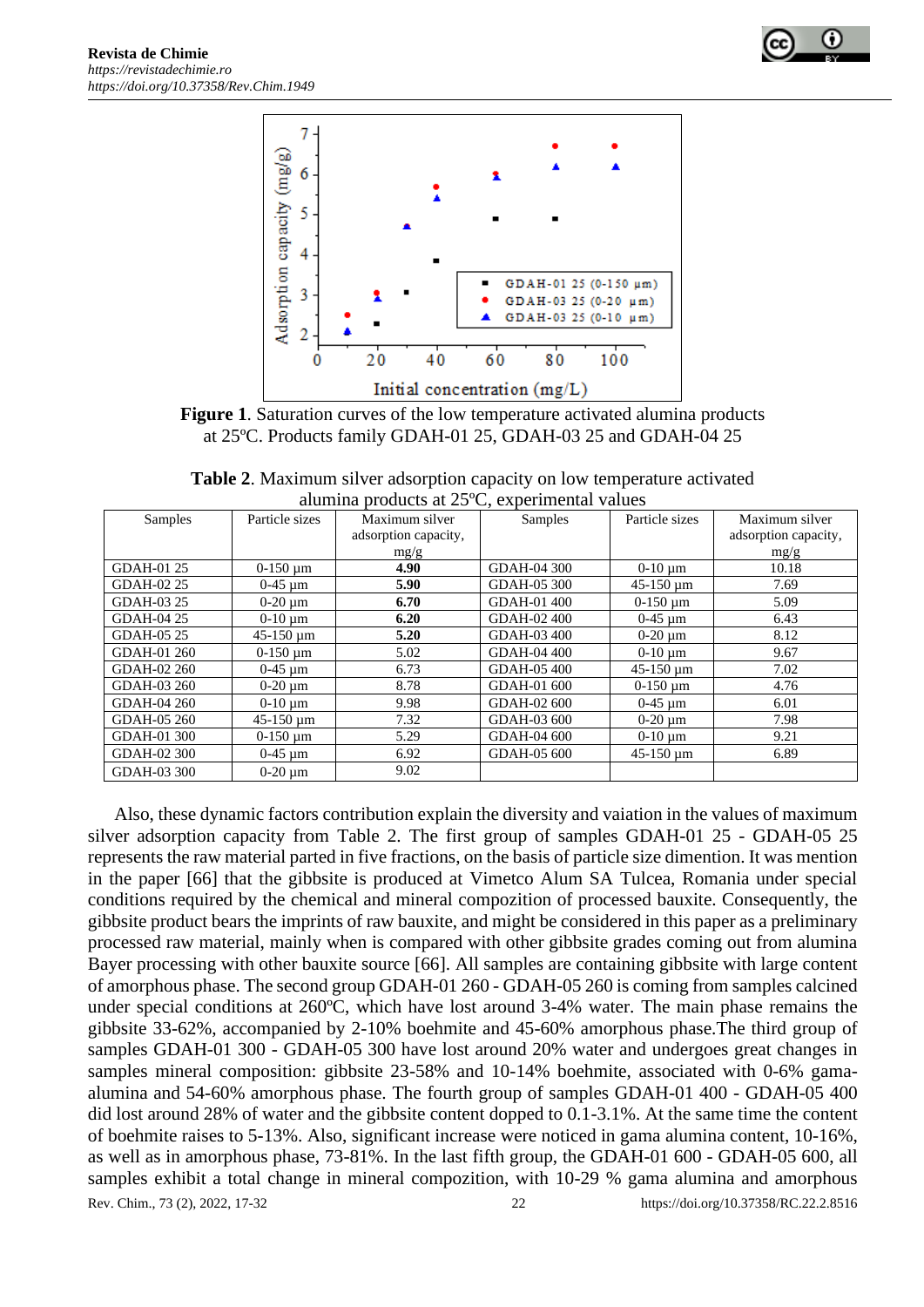

phase. The above significant changes in the mineral phases composition and in amorphisation degree of the recrystallized phases are the straight effcct and contribution of the second dynamic factor, the calcination temperature and rate of heating. These data sustain the large variation in maximum silver absortion capacities from Table 2. The third dynamic factor, the particle size dimentions before heating treatments, acts with the same intensity as calcination temperature and rate of heating on values of the maximum absorption capacity parameter (Table 2). But, for ilustrating the intensity of this factor, the significant data have been selected from Table 2 and presented in a more adequte graphical configutration in the Figure 2. According to this new arrangement there are five groups of bars, each one standing for stanging for each temperature the aluminum hydroxide was activated. Each group of bars holds in une bar for each particle size dimension fraction. Thus, the Figure 2 displays very clearly a global image of maximum silver adsorption capacities for all the representative samples of low temperature activated alumina products.



This image highlightes the distinct impact of particle size dimension on the values of the parameter maximum silver adsorption capacity on low temperature activated alumina products. Also, this image points up the higher values of silver capacity adsorption for the smaller particle size fractions, as effect of the above presented dynamic factor impact.

## **3.2. Kinetics of silver adsorption on low temperature activated alumina products**

Kinetic studies usually help to understand the mechanism of adsorption process and its chemical side and possible reactions, as well as the reaction rate and the mass transfer coefficient. Moreover, the kinetic data knowledge opens the paths to find out the optimal conditions necessary for improving the adsorption process rate and yield. In order to ascribe a general expression for describing the sorption kinetics of a ionic or non-ionic compound on different solid adsorbents, it is necessary to perform some preliminary tests for fitting the experimental data [72].

In this paper the selected samples of low temperature activated alumina products were GDAH-01 25, GDAH-04 25, GDAH-04 300, and GDAH-04 400. The reason of this selection stands in the samples processing ways to be converted from the raw precursor GDAH-01 25 (aluminum hydroxide, fraction 0-150 µm) into the other adsorbents.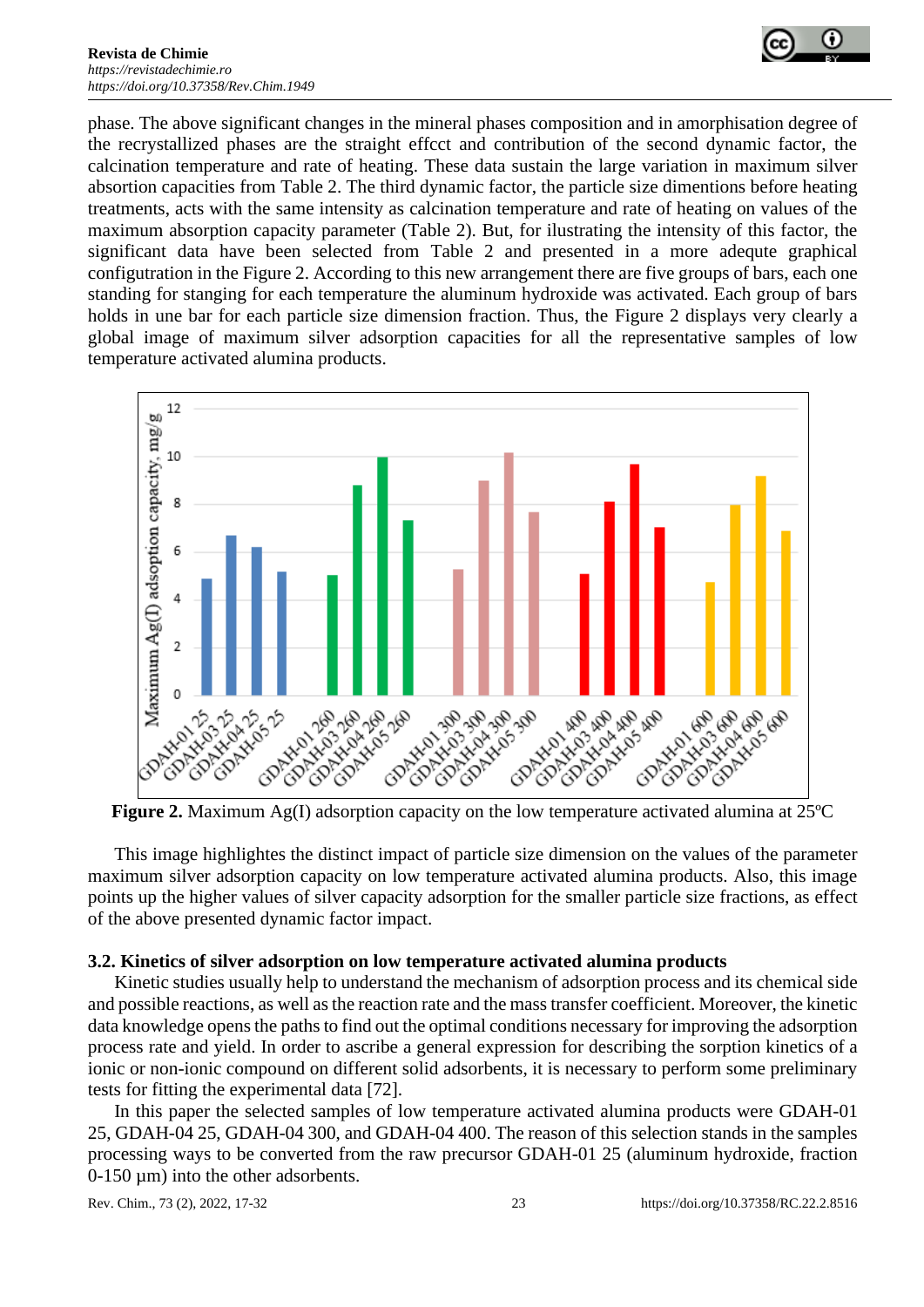

Sample GDAH-04 25 (aluminum hydroxide fraction 0-20 µm) differs from sample GDAH-01 25 by its particles size dimensions. Also, the samples GDAH-04 300 and GDAH-04 400 differ from the other two samples by their thermal treatments, which bring about large changes in specific surface and pores size distribution. Therefore, each sample is a distinct product from a family of low temperature activated alumina products.

Additionally, all thermal and mechanical (milling and classifying) treatments applied on all individual sample sums up all types of dynamic impact during low temperature alumina activation process.

After preliminary tests, the linear equations appear to provide the best fit of experimental data. Most often used linear equations, which describe the adsorption process kinetics are:

- Pseudo-first order model (Lagergren model) [73]:

$$
\ln(\text{qe- qt}) = \text{lnqe - k1t} \tag{3}
$$

where: qe - equilibrium adsorption capacity,  $(mg/g)$ : qt - adsorption capacity at time t,  $(mg/g)L k1$  - rate constant for pseudo-first order (1/min): t- contact time, (min).

In this paper the selected samples of low temperature activated alumina products were GDAH-01 25, GDAH-04 25, GDAH-04 300, and GDAH-04 400. The reason of this selection stands in the samples processing ways to be converted from the raw precursor GDAH-01 25 (aluminum hydroxide, fraction 0-150 µm) into the other adsorbents.

- Pseudo-second order model (Ho și McKay model) [74]:

$$
1/\text{qt} = 1/(\text{qe})2 + 1/\text{qe}
$$
\n
$$
\tag{4}
$$

where: qe - equilibrium adsorption capacity,  $(mg/g)$ : qt - adsorption capacity at time t,  $(mg/g)$ : k2 - rate constant for pseudo-second order, (g/mg∙min): t - contact time, (min).

When the experimental data are modelled using pseudo-first-order model, kinetic parameters (k1– rate constant and calculated adsorption capacity - qe, calc) were evaluated from linear dependence between ln(qe–qt) and t. By modelling the acquired experimental data with pseudo-second-order model, the associated kinetic parameters (rate constant k2, and calculated adsorption capacity - qe, calc.) were determined from linear dependence between t/qt and t. The adsorption kinetic of Ag(I) has been studied for all four selected adsorbent samples at three different temperature values (298, 308, and 318 K).

Kinetic isotherms (pseudo-first-order and pseudo-second-order) are visualized in Figures 3 to 6.

Based on experimental data, presented in Figures 3 to 6, the pseudo second order kinetic model was ascertain as valid model and the values of adsorption capacity qexp, as well as the value of rate constant K2 were computed and presented in the Table 3 at 298K and 318K.

Based on experimental data, presented in Figures 3 to 6, the pseudo second order kinetic model was ascertain as valid model and the values of adsorption capacity qexp, as well as the value of rate constant K2 were computed and presented in the Table 3 at 298K and 31 8K.Also, in Figure 7 are presented comparatively the kinetic parameters obtained by modeling experimental data with pseudo-second-order model.at two different tempereture values. From both data presented in Figures 3 to 6 and in Table 3, it can be observed that the experimental data are better described by pseudo-second order model. Such observation is in concordance with the regression coefficient obtained value (which is near a unity).

Also, the calculated values for maximum adsorption capacity are similar with those coming from experimental data. Moreover, the data from Figure 7 are reflecting the impact of the dynamic factors, which control all the physical and technical properties of chosen adsorbents, including also the adsorption rate of (Ag 1) on the same materials.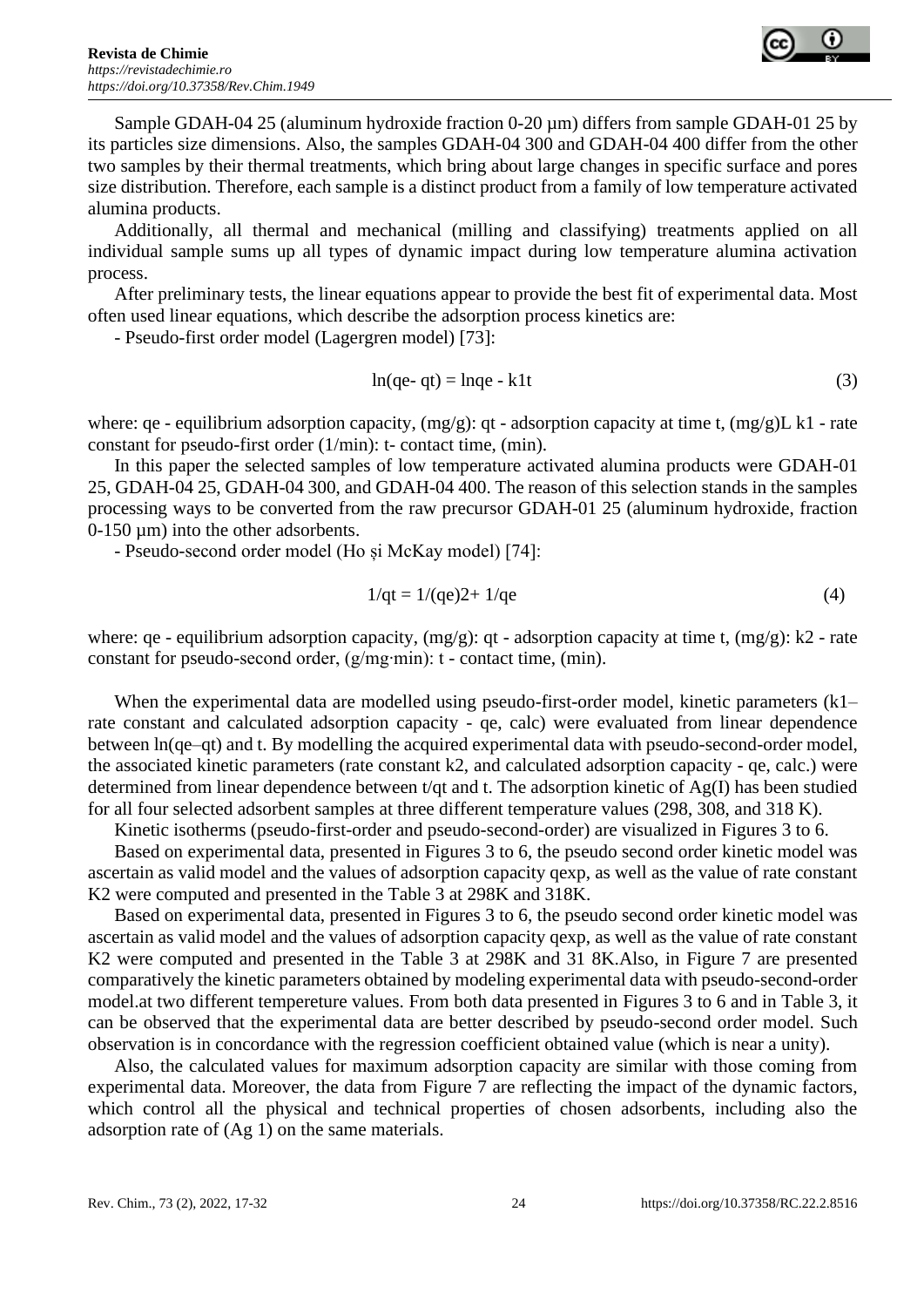| $p$ seudo-second-order Kinetic moder at $298$ and $318$ N |             |                                       |                                                |                           |                  |  |  |
|-----------------------------------------------------------|-------------|---------------------------------------|------------------------------------------------|---------------------------|------------------|--|--|
|                                                           | Sample      | $q_{\text{o,exp}}$<br>$(mg g-1) 298K$ | $q_{\text{\tiny a,exp}}$<br>$(mg g^{-1}) 318K$ | (min <sup>-1</sup> ) 298K | $(min^{-1}318K)$ |  |  |
|                                                           | GHAH-01 25  | 2.06                                  | 2.14                                           | 1.61                      | 1.74             |  |  |
|                                                           | GDAH-04 25  | 2.29                                  | 235                                            | 4.15                      | 5.89             |  |  |
|                                                           | GDAH-04 300 | 2.30                                  | 2.42                                           | 2.26                      | 6.88             |  |  |
|                                                           | GDAH-04 400 | 2.05                                  | 2.19                                           | 2.63                      | 4.42             |  |  |

**Table 3.** Kinetic parameters of the adsorption process, according the pseudo-second-order kinetic model at 298 and 318 K



**Figure 3.** Kinetic models applied for silver adsorption process on the sample GDAH-01 25



**Figure 4.** Kinetic models applied for silver adsorption process on the sample GDAH-04 25

Thus, the rate of (Ag 1) adsorption is dependent on both temperature and particles size dimension of the adsorbents, as results from Figure 7A. At the same time, the rate of (Ag 1) adsorption is dependent on temperature variation, according to the results from Figure 7 B, which predict significant increase with temperature in the rate constant K2.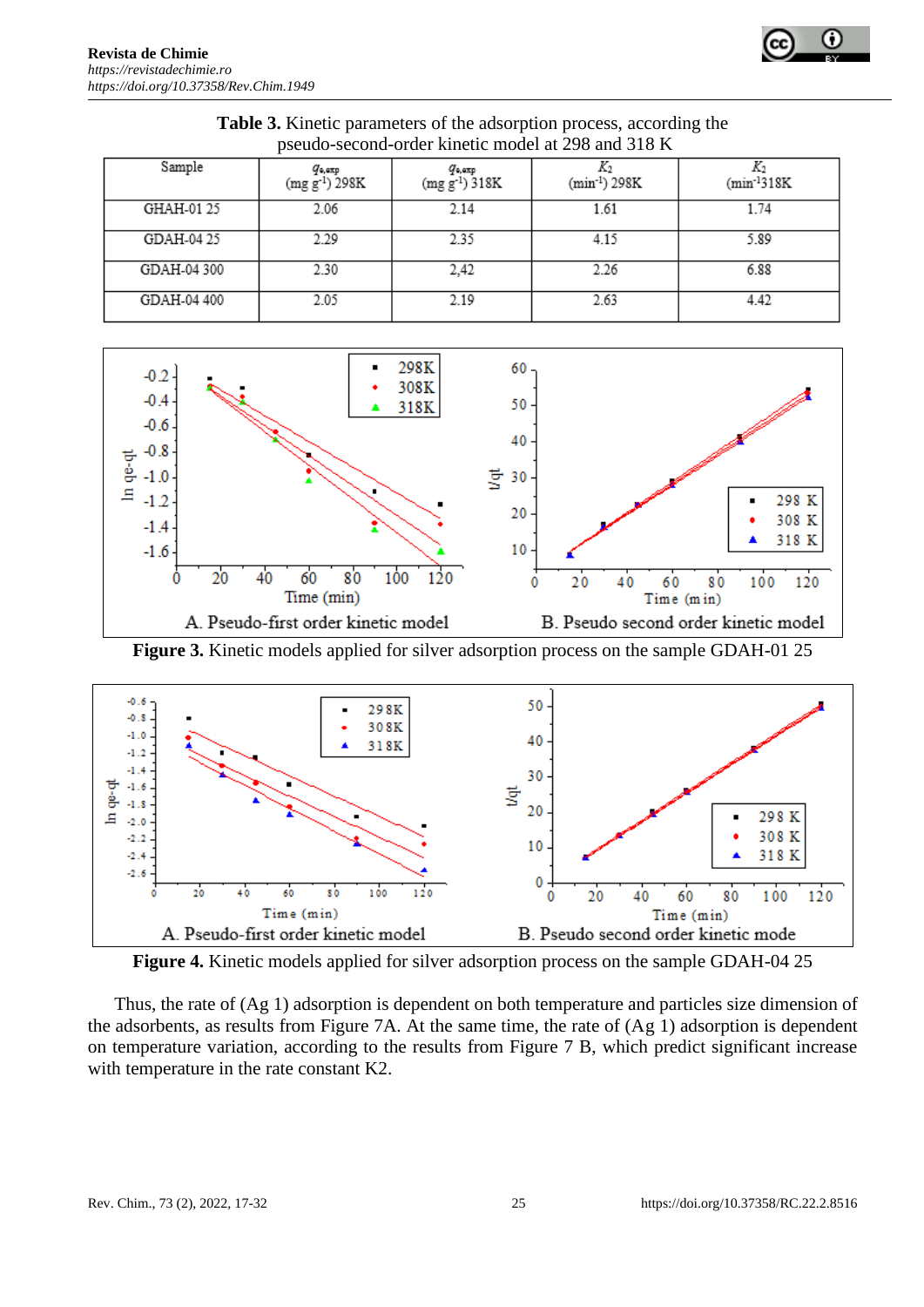



**Figure 5.** Kinetic models applied for silver adsorption process on the sample GDAH-04 300



**Figure 6.** Kinetic models applied for silver adsorption process on the sample GDAH 04 400



**Figure 7.** Silver adsorption model pseudo second order. Kinetic parameters qexp. and K2 constant at 298 and 318 K

# **4. Conclusions**

This paper is the fifth from row of published research works, regarding the low temperature activated alumina products coming out from the same precursor, the aluminum hydroxide dried, milled and classified manufactured at Vimetco Alum SA Tulcea, Romania after implementation of the project "Endow the Research and Development Department of SC ALUM SA Tulcea with independent and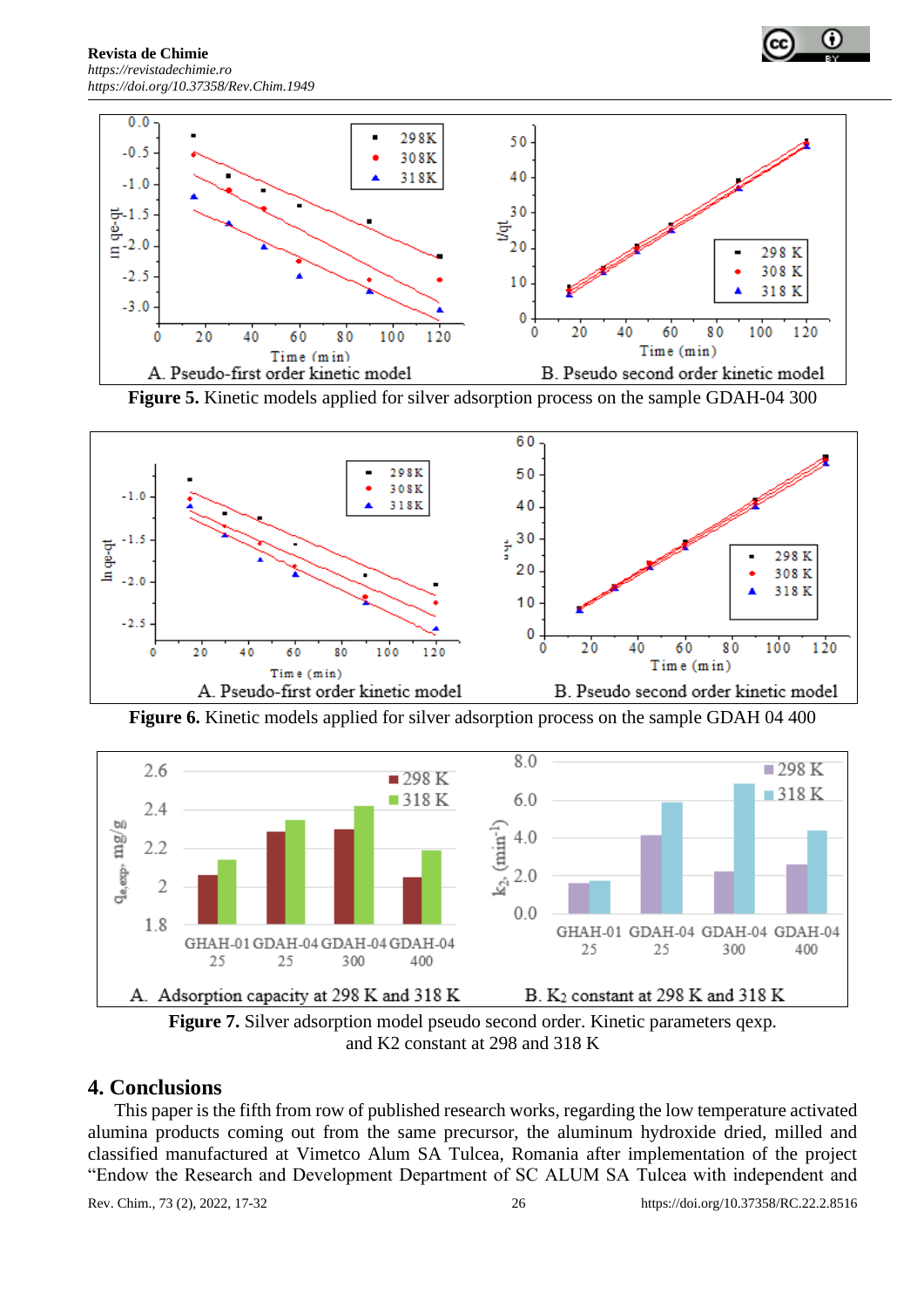

efficient research facilities to support the economic competitiveness and business development", project co-funded by the European Regional Development Fund through the Competitiveness Operational Program 2014–2020. The previous papers described the principles of low temperature alumina activation and the samples preparation, as well as the products chemical structure and mineralogy, and also their industrial properties. This paper discloses the results of researches about silver adsorption capacity of all the low temperature activated alumina samples from Table 2 and also, the results of investigation the silver adsorption kinetics on some mindfully selected samples. Thus, only four samples, reasonably accepted as representative for the entire lot of samples, were used for the study of kinetics mechanism and data fitting to the adequate kinetic equations. Confident data validate the pseudo second order kinetic model for the entire activation process, independently of samples heating temperature and particle size dimension.

**Acknowledgments:** This study was made possible by the implementation of the "Endow the Research and Development Department of SC ALUM SA Tulcea with independent and efficient research facilities to support the economic competitiveness and business development" project, which was co-funded by the European Regional Development Fund through the Competitiveness Operational Program of 2014– 2020. Under this project, the following were purchased and commissioned: "Independent equipment/ installation for research and development of the technology for wet aluminum hydroxide classification", "Independent equipment/installation for research and development of technology for obtaining the dried aluminum hydroxide", and "Independent equipment/installation for research and development of the technology for grinding and screening the dried aluminum hydroxide".

## **References**

1. FLEGAL, A.R., RIVERA-DUARTE, I., SAÑUDO-WILHELMY, S.A., Silver contamination in aquatic Environments. In: Ware G.W., Nigg H.N., Bevenue A. (eds) Reviews of Environmental Contamination and Toxicology. Reviews of Environmental Contamination and Toxicology, 1997 vol 148. Springer, New York, NY. https://doi.org/10.1007/978-1-4612-2264-4\_3

2.PURCEL, T.W., PETERS. J.J., Historycal impacts of environmental regulation of silver, Environmental Toxicology and Chemistry, 1999, Vol. 18, No. 1, pp. 3–8

3. ECKELMAN, M.J., GRAEDEL, T. E., Silver emissions and their environmental impacts: a multilevel assessment. Environmental Science & Technology, 41, 17, 6283–6289, 2007, DOI:10.1021/es062970d; 4. ILANKOON, I.M.S.K., GHORBANI, Y., CHONG, M.N., HERATH, G., MOYO, T., PETERSEN, J., E-waste in the international context – A review of trade flows, regulations, hazards, waste management strategies and technologies for value recovery, Waste Management Volume 82, December 2018, Pages 258-27

5. FIORATI, A., BELLINGERI, A., PUNTA, C., CORSI, I., VENDITTI, I., Silver Nanoparticles for Water Pollution Monitoring and Treatments. Eco safety Challenge and Cellulose-Based Hybrids Solution, Polymers 2020, 12(8), 1635;https://doi.org/10.3390/polym12081635

6. JADHAV, U.U, HOCHENG, H., A review of recovery of metals from industrial waste, Journal of Achievements in Materials and Manufacturing Engineering, Volume 54, Issue 2 2012, p.159-167

7.CANDA, L., HEPUT, T., ARDELEAN E., Methods for recovering precious metals from industrial waste. IOP Conference Series: Materials Science and Engineering, Volume 106, International Conference on Applied Sciences 2015 (ICAS2015) 3–5 June 2015, Wuhan, China

8. CHAUHAN, G. JADHAO, P. R., PANT, K.K. NIGAM, K.D.P., Novel technologies and conventional processes for recovery of metals from waste electrical and electronic equipment: Challenges & opportunities – A review, Journal of Environmental Chemical Engineering, Volume 6, Issue 1, 2018, Pages 1288-1304,<https://doi.org/10.1016/j.jece.2018.01.032>

9. VERMES, H., TIUC, A.E., PURCAR, M., Advanced Recovery Techniques for Waste Materials from IT and Telecommunication Equipment Printed Circuit Boards, Sustainability 2020, 12(1), 74, https://doi.org/10.3390/su12010074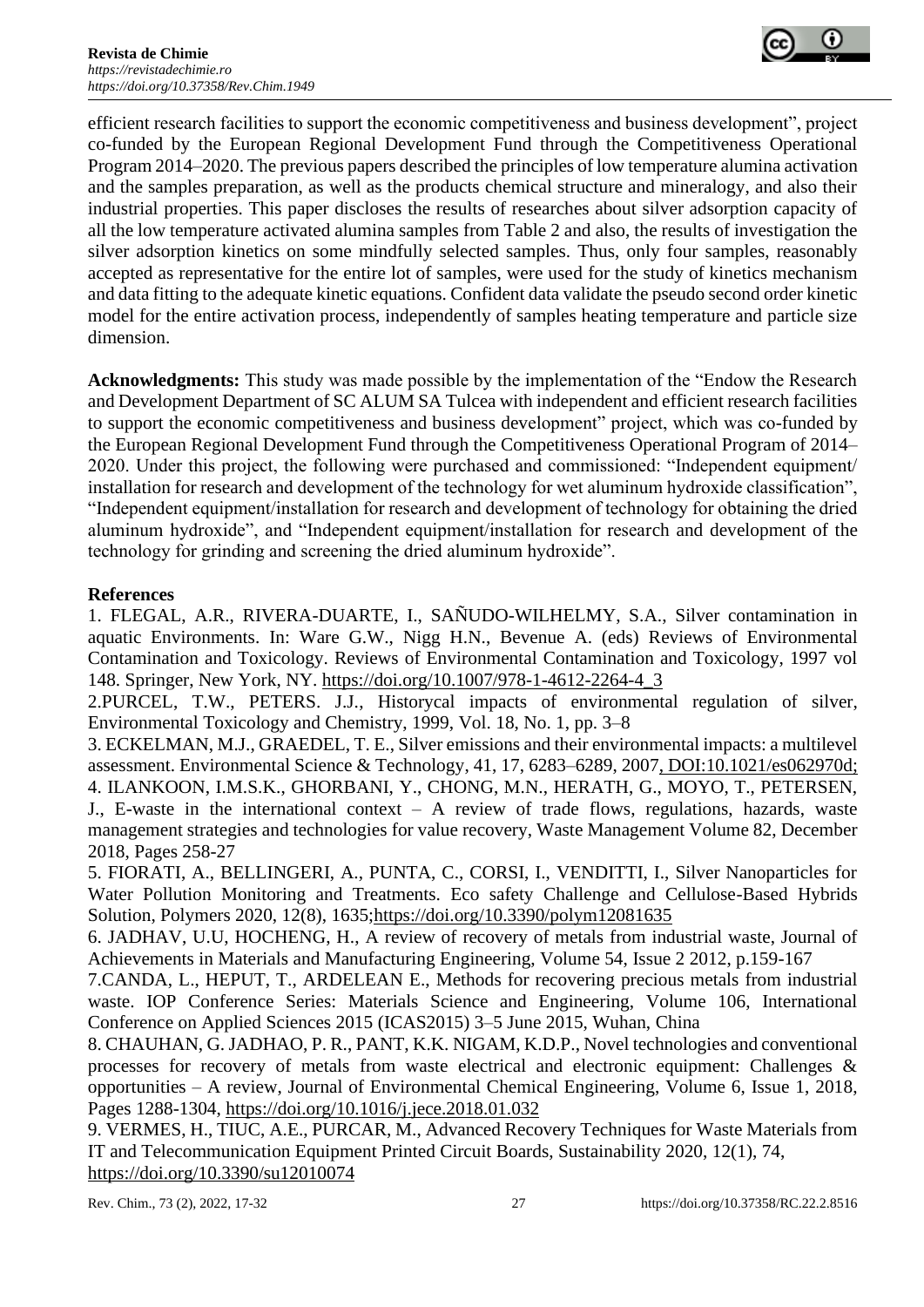

10. KRISHNAN, S., ZULKAPLI, N.S. KAMYAB, H., TAIB, S.M., MD DIN, M.F. B., MAJID, Z. A., CHAIPRAPAT, S., KENZO, I., ICHIKAWA, Y., NASRULLAH, M., CHELLIAPAN, S., OTHMAN, N., Current technologies for recovery of metals from industrial wastes: An overview. Environmental

Technology & Innovation (IF5.263), Publicatkion Date: 2021-03-29, DOI: 10.1016/j.eti.2021.101525 11. MISHRA, G., JHA, R., RAO, M.R., MESHRAM, A., Recovery of silver from waste printed circuit boards (WPCBs) through hydrometallurgical route: A review, Environmental Challenges, Volume 4, August 2021

12. CUI, J, ZHANG, L., Metallurgical recovery of metals from electronic waste: A review. Journal of hazardous materials, 2008158(2-3), 228-256

13. FERRON, C.J., Silver recovery from complex concentrates–a mineralogical approach. T.T. Chen Honorary Symposium on Hydrometallurgy, Electrometallurgy and Metal Characterization (Eds. Shijie Wang, J. E. Dutrizac, Michael L. Free, James Y. Hwang, Daniel Kim) TMS 2012

14. SYED S., (Editor), Silver Recovery from assorted spent sources: toxicology of silver ions. New Jersey, Word Scientific, 2018

15. SYED, S., Silver recovery aqueous techniques from diverse sources: Hydrometallurgy in recycling. WasteManagement,2016.50, pp.234-56. https://doi.org/10.1016/j.wasman.2016.02.006

16. VEGLIÒ, F., Overview on hydrometallurgical procedures for silver recovery from various wastes, Journal of Environmental Chemical Engineering, Volume 6, Issue 2, April 2018, Pages 2932-2938;

17. SITKO, J., Analysis of selected technologies of precious metal recovery processes MAPE 2019, volume 2, issue 1, pp. 72-80, doi:10.2478/mape-2019-0007

18. NAKIBOGLU, N., TOSCALI, D., NISLI, G., A novel silver recovery method from waste photographic films with NaOH Stripping

19. FATIMAH, S.S., SISWANINGSIH, W., KUSRIJADI, A., SHALAHUDDIN, F.A., Silver Recovery from X-ray Film Waste by Leaching and Precipitation Method Using Sodium Hydroxide and Sodium, Jurnal Kimia Valensi, 2020 Vol 6(1), May, 62-69, DOI: 10.15408/jkv.v6i1.13648

20. YAZICI, E.Y., YILMAZ, E, AHLATCI, F., CELEP, O., DEVECI, H., Recovery of silver from cyanide leach solutions by precipitation using Trimercapto-s-triazine (TMT), Hydrometallurgy, 2017, Volume 174, Pages 175-183, DOI:10.1016/j.hydromet.2017.10.013

21.BEHNAMFARD, A, SALARIRAD, M.M, VEGLIO, F., Process development for recovery of copper and precious metals from waste printed circuit boards with emphasize on palladium and gold leaching and precipitation, Waste Management, 2013 33(11), 2354-2363,

DOI10.1016/j.wasman.2013.07.017

22.PAIVA, A.P., Review of recent solvent extraction studies for recovery of silver from aqueous solutions, Solvent Extraction and Ion Exchange Volume 18, 2000 - Issue 2 Pages 223-271, DOI:10.1080/07366290008934680

23.CHO, S.Y., LEE, W.G., SUN, P.P., Solvent Extraction Separation of Silver(I) and Zinc(II) from Nitrate Leach Solution of Spent Silver Oxide Batteries with D2EHPA 2019 Volume 60 Issue 6 Pages 1090-1095 DOI:10.2320/matertrans.M2018394

24. BEHBAHANI, M., NAJAFI, F., AMINI, M.M., SADEGHI, O., BAGHERI, A., HASSANLOU, P.G., Solid phase extraction using nanoporous MCM-41 modified with 3,4-dihydroxybenzaldehyde for simultaneous preconcentration and removal of gold(III), palladium(II), copper(II) and silver(I), J. Ind. Eng. Chem., 2014, 20(4), 2248-2255, DOI:10.1016/j. jiec.2013.09.057

25. ROSS, A., MUÑOZ, M., ROTSTEIN, B.H. SUURONEN, EJ., ALARCON, E.I., A low cost and open access system for rapid synthesis of large volumes of gold and silver nanoparticles, Sci Rep 2021, 11, 5420. DOI 10.1038/s41598-021-84896-1

26. MUSTAFA, S., LATIF, E., MEHMET, D., A sorbent extraction procedure for the preconcentration of gold, silver and palladium on an activated carbon column, Analytical Letters, 2000, 33, 513–525;

27. OMRI, A., BENZINA, M., Adsorption characteristics of silver ions onto activated carbon prepared from almond shell Desalination and Water Treatment 2012, 51(10-12),

DOI:10.1080/19443994.2012.734585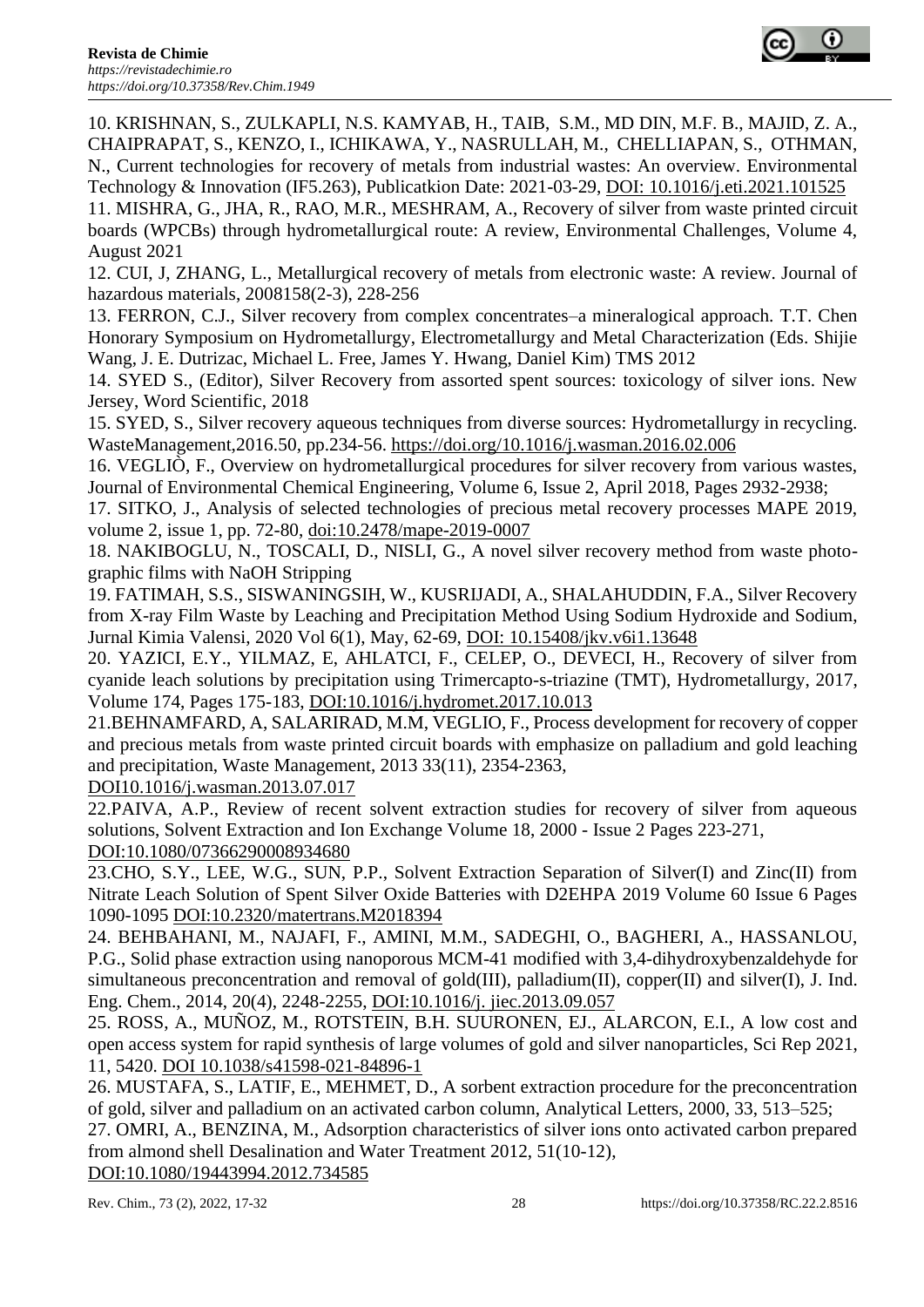

28. SONG, X, GUNAWAN P, JIANG R, LEONG SSJ, WANG K, XU R., Surface activated carbon nanospheres for fast adsorption of silver ions from aqueous solutions. J. Hazard. Materials, 2011, 194:162-168, DOI: 10.1016/j.jhazmat.2011.07.076;

29. GHASSABZADEH, H., MOHADESPOUR, A., TORAB-MOSTAEDI, M., ZAHERI, P., MARAGHEH, M.G., TAHERI. H., Adsorption of Ag, Cu and Hg from aqueous solutions using expanded perlite, Journal of J. Hazard. Mater., 2010, 177(1-3):950-955,

DOI:10.1016/j. jhazmat.2010.01.010

30. CORUH, S., SENEL, G., ERGUN, O.N., A comparison of the properties of natural clino-ptilolites and their ion-exchange capacities for silver removal, J. Hazard. Mater 2010,180 (1- 3):486-492, DOI:10.1016/j.jhazmat.2010.04.056

31. SAN, A., TÜZEN, M., Adsorption of silver from aqueous solution onto raw vermiculite and manganese oxide-modified vermiculite. Microporous and Mesoporous Materials, 2012, 170, 155-163, DOI:10.1016/j.micromeso.2012.12.004

32. VIROLAINEN S, TYSTER M, HAAPALAINEN M, SAINIO T., Ion exchange recovery of silver from concentrated base metal-chloride solutions. Hydrometallurgy, 152, 100-106, 2015, DOI:10.1016/j.hydromet.2014.12.011

33. GABOR, A., DAVIDESCU, C.M., NEGREA, A., CIOPEC, M., MUNTEAN, C., NEGREA, P., IANASI, C., BUTNARIU, M., Magnesium silicate doped with environmentally friendly extractants used for rare earth elements adsorption, Desalinitation and water treatment, 2017, februarie, 63, pp. 124–134; 34. GABOR, A., DAVIDESCU, C.M., NEGREA, A., CIOPEC, M., BUTNARIU, M., IANASI, C., MUNTEAN, C., NEGREA, P., Lanthanium separation from aqueous solutions using magnesium silicate functionalized with tetrabutylammonium dihydrogen phosphate, J. Chem. Eng. Data, 2015, 61, pp. 535- 542;

35. GABOR, A., DAVIDESCU, C.M., NEGREA, A., CIOPEC, M., LUPA L., Behaviour of silica and florisil as solid supports in the removal process of As(V) from aqueous solutions, Journal of Analytical Methods in Chemistry, 2015, pp. 1-9;

36. FU, L., ZHANG, L., WANG, S., PENG, J., ZHANG, G., Selective adsorption of Ag+ by silica nanoparticles modified with 3-Amino-5-mercapto-1,2,4-triazole from aqueous solutions. Journal of Molecular Liquid, 241, 292–300, 2017;

37 JINTAKOSOLA, T., NITAYAPHAT, W., Adsorption of Silver (I) From Aqueous Solution Using Chitosan/Montmorillonite Composite Beads, Materials Research., 19(5): 1114-1121, 2016, DOI:10.1590/1980-5373-MR-2015-0738

[38] PASCU, B., ARDEAN, C., DAVIDESCU, C.M., NEGREA, A., CIOP, M., DUȚEANU, N., NEGREA, P., RUSU, G., Modified Chitosan for Silver Recovery-Kinetics, Thermodynamic, and Equilibrium Studies. Mater., 2020, 13(3), 657. DOI:10.3390/ma13030657

39. HUO, H., SU, H, TAN, T. Adsorption of Ag+ by a surface molecular imprinted biosorbent. Chem. Eng. Journal, 150(1), 139-144, 2009, DOI:10.1016/j.cej.2008.12.014

40. DAS, D., DAS, N., MATHEW, L. Kinetics, equilibrium and thermodyamic studies on biosorption of Ag(I) from aqueous solution by macrofungus Pleurotus platypus, J. Hazard. Materials, 2010, 184(1- 3), 765-774, DOI:10.1016/j.jhazmat. 2010.08.105

41. ZHANG, B., WANG, S., FU, L., ZHAO, J., ZHANG. L., Peng, J., Selective Adsorption of Silver Ions from Highly Acidic Aqueous Solutions by Polymers Containing Multiple Sulfur Groups. Water Air Soil Pollut 2018, 229, 199. DOI:10.1007/s11270-018-3849-3l;

42. HAN, J., LIU, X., YU, Z., HE, X., XU, N. X., Solvent-regulated assemblies and guest-adsorption properties of Ag(I) coordination polymers with p-phenylenediacetonitrile. Inorganica Chimica Acta, 2016, 442, 124–133;

43. SUN, Q., LI, Y., TANG, T., YUAN, Z., YU, C.P., Removal of silver nanoparticles by coagulation processes, J. Hazard.Mater., 2013, 261:414-420, DOI:10.1016/j. jhazmat.2013.07.066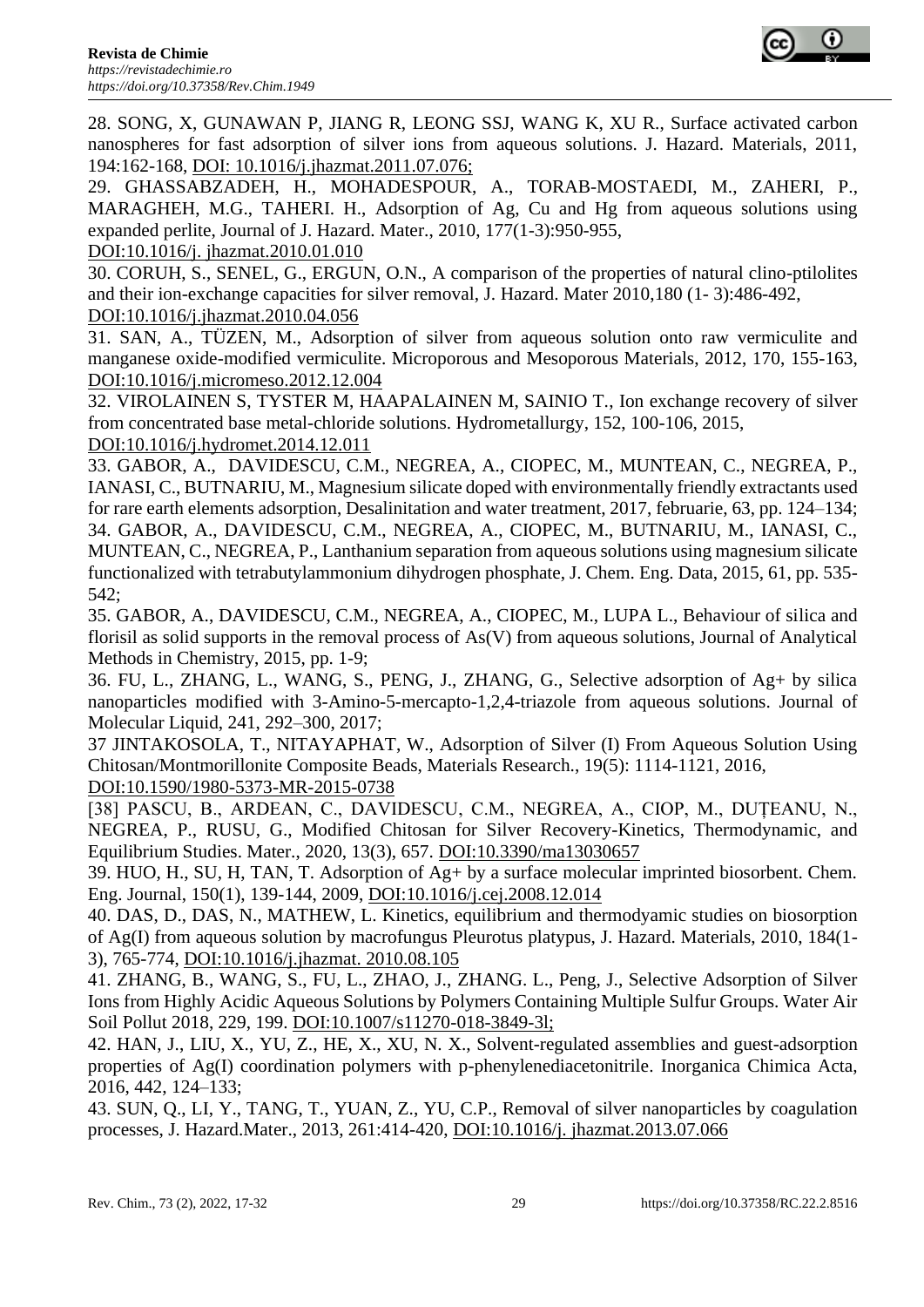

44. SALIH., H.A. EL BADAWY, T., TOLAYMAT, PATTERSON, C., Removal of stabilized silver nanoparticles from Surface Water by Conventional Treatment Processes. Advances in Nanoparticles. Scientific Research Publishing, Inc., Irvine, CA, 2019, 8(2):21-35, DOI;10.4236/anp.2019.82002

45. BORTOLI, L. D., PALÁCIO, S.M., HERMES, E., ZENATTI, D.C., VEIT M.T., CAMPOS É.A., Removal of silver nanoparticles coated with different stabilizers from aqueous medium by electrocoagulation, Environmental Technology, 2020, 41:9, 1139-1150,

DOI: 10.1080/09593330.2018.1521877

46.AL HAIQ, O., BIN MOKAIZH, A.A., BINTI HAJI SHARIFFUDDIN, J. H., Low-calcination temperature to synthesize A-alumina from aluminium waste can using sol-gel method, IOP Conf. Series: Earth and Environmental Science, 2021 641, 012023. DOI:10.1088/1755-1315/641/1/012023

47.RUTKOWSKA, I., MARCHEWKA, J., JELEN, P., ODZIOMEK, M., KORPYS, M., PACZKOWSKA, J., SITARZ, M., Chemical and structural characterization of amorphous and crystalline alumina obtained by alternative sol–gel preparation routes. Materials 2021, 14, DOI:10.3390/ma14071761

48. MESHCHERYAKOV, E.P., RESHETNIKOV, S.I. SANDU, M.P., KNYAZEV, A.S., KURZINA, I.A. EfficientyAdsorbent-Desiccant Based on Aluminium Oxide. Appl. Sci. 2021, 11(6), 2457

49. VAHIDI, G., D. BAJWA, S., SHOJAEIARANI, J., STARK, N., DARABI, A., Advancements in traditional and nanosized flame retardants for polymers. A review, J. Appl. Polym. Sci. 2021; 138:1-14, DOI:10.1002/app.50050

50. SHAFIQ, I., SHAFIQUE, S., PARVEEN A., YANG, W., HUSSAIN, M., Recent developments in alumina supported hydrodesulfurization catalysts for the production of sulfur-free refinery products: A technical review, Catalysis Reviews, 2020, 1-86, DOI:10.1080/01614940.2020.1780824

51. WANG, L., SHI, C., WANG, L., PAN, L., ZHANG, X., ZOU, J., Rational design, synthesis, adsorption principles and applications of metaloxide adsorbents: A review. Nanoscale 2020, 12, 4790– 4815

52. HAMI, H. K., ABBAS, R.F., ELTAYEF, E. M., MAHDI N.I., Applications of aluminum oxide and nano aluminum oxide as adsorbents: review, Samarra J. Pure Appl. Sci. 2020, Vol. 2, No. 2, 19-32

53. BUSCA, G., Silica-alumina catalytic materials: A critical review, Catalysis Today, Vol. 357, Nov. 2020, Pages 621-629

54. ABYZOV, A.M., Aluminum Oxide and Alumina Ceramics (review). Part 1. Properties of Al2O3 and commercial production of dispersed Al2O3. Refract Ind Ceram 60, 24–32 (2019). DOI:10.1007/s11148-019-00304-2;

55.ABYZOV, A.M., Aluminum oxide and alumina ceramics (Review). Part 2. Foreign Manufacturers

of Alumina Ceramics, Technologies and Research in the Field of Alumina

Ceramics. 60, 33–42 (2019). DOIL10.1007/s11148-019-00305-1

56.ABYZOV, A.M., Oxide and alumina ceramics (Review). Part 3. Russia manufacturers of alumina ceramics. 60, 183–191 (2019). DOI:10.1007/s11148-019-00333-x

57.NIKOOFAR, K., SHAHEDI, Y., CHENARBOO, F.J., Nano Alumina Catalytic Applications in Organic Transformations, Mini-Reviews in Organic Chemistry Volume 16, Issue 2, 2019, pp 102-110 DOI:10.2174/1570193X15666180529122805

58.XIE, Y., KOCAEFE, D., KOCAEFE, Y. CHENG.J., LIU, W., The Effect of Novel Synthetic Methods and Parameters Control on Morphology of Nano-alumina Particles. Nanoscale Res Lett., 2016, 11, 259. DOI:10.1186/s11671-016-1472-zl

59. BUSCA, G., The surface of transitional aluminas: A critical review, Catalysis Today, 2014, Volume 226, 1, Pages 2-13 https://doi.org/10.1016/j.cattod.2013.08.003

60. TRUEBA, M., TRASATTI, S.P., γ-Alumina as a Support for Catalysts: A Review of Fundamental Aspects, Eur. J. Inorg. Chem. 2005, 3393–3403. DOI: 10.1002/ejic.200500348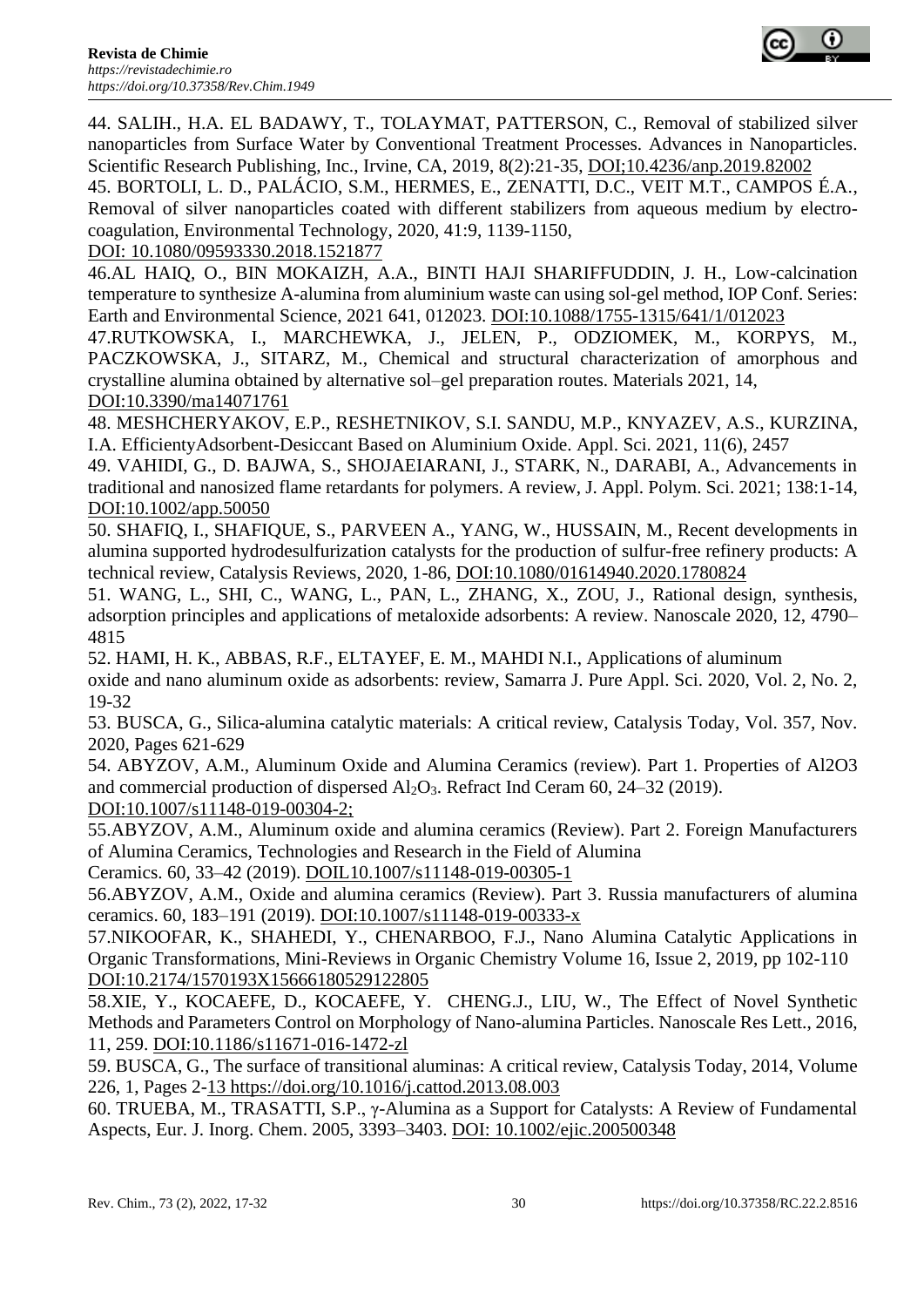

46.AL HAIQ, O., BIN MOKAIZH, A.A., BINTI HAJI SHARIFFUDDIN, J. H., Low-calcination temperature to synthesize A-alumina from aluminium waste can using sol-gel method, IOP Conf. Series: Earth and Environmental Science, 2021 641, 012023. DOI:10.1088/1755-1315/641/1/012023

47.RUTKOWSKA, I.., MARCHEWKA, J., JELEN, P., ODZIOMEK, M., KORPYS, M., PACZKOWSKA, J., SITARZ, M., Chemical and structural characterization of amorphous and crystalline alumina obtained by alternative sol–gel preparation routes. Materials 2021, 14, DOI:10.3390/ma14071761

48. MESHCHERYAKOV, E.P., RESHETNIKOV, S.I. SANDU, M.P., KNYAZEV, A.S., KURZINA, I.A. EfficientyAdsorbent-Desiccant Based on Aluminium Oxide. Appl. Sci. 2021, 11(6), 2457;

40. VAHIDI, G., D. BAJWA, S., SHOJAEIARANI, J., STARK, N., DARABI, A., Advancements in traditional and nanosized flame retardants for polymers. A review, J. Appl. Polym. Sci. 2021; 138:1-14, DOI:10.1002/app.50050

50. SHAFIQ, I., SHAFIQUE, S., PARVEEN A., YANG, W., HUSSAIN, M., Recent developments in alumina supported hydrodesulfurization catalysts for the production of sulfur-free refinery products: A technical review, Catalysis Reviews, 2020, 1-86, DOI:10.1080/01614940.2020.1780824

51. WANG, L., SHI, C., WANG, L., PAN, L., ZHANG, X., ZOU, J., Rational design, synthesis, adsorption principles and applications of metaloxide adsorbents: A review. Nanoscale 2020, 12, 4790– 4815;

52. HAMI, H. K., ABBAS, R.F., ELTAYEF, E. M., MAHDI N.I., Applications of aluminum oide and nano aluminum oxide as adsorbents: review, Samarra J. Pure Appl. Sci. 2020, Vol. 2, No. 2, 19-32;

53. BUSCA, G., Silica-alumina catalytic materials: A critical review, Catalysis Today, Vol. 357, Nov. 2020, Pages 621-629.

54. ABYZOV, A.M., Aluminum Oxide and Alumina Ceramics (review). Part 1. Properties of Al<sub>2</sub>O<sub>3</sub> and commercial production of dispersed Al2O3. Refract Ind Ceram 60, 24–32 (2019), DOI:10.1007/s11148-019-00304-2

55. ABYZOV, A.M. Aluminum oxide and alumina ceramics (Review). Part 2. Foreign Manufacturers of Alumina Ceramics, Technologies and Research in the Field of Alumina Ceramics. 60, 33–42 (2019). DOIL10.1007/s11148-019-00305-1

56. ABYZOV, A.M., Oxide and alumina ceramics (Review). Part 3", Russia manufacturers of alumina ceramics. 60, 183–191 (2019). DOI:10.1007/s11148-019-00333-x;

57.KOBRA NIKOOFAR, K., SHAHEDI, Y., CHENARBOO, F.J., "Nano Alumina Catalytic Applications in Organic Transformations", Mini-Reviews in Organic Chemistry Volume 16, Issue 2, 2019, pp 102-110

DOI: 10.2174/1570193X15666180529122805

58. XIE, Y., KOCAEFE, D., KOCAEFE, Y., CHENG.J., LIU, W., The Effect of Novel Synthetic Methods and Parameters Control on Morphology of Nano-alumina Particles. Nanoscale Res Lett., 2016,11, 259. DOI:10.1186/s11671-016-1472-z;

59. BUSCA, G., The surface of transitional aluminas: A critical review, Catalysis Today 2014 Volume 226, 1, Pages 2-13 https://doi.org/10.1016/j.cattod.2013.08.003

60. TRUEBA, M., TRASATTI, S.P., γ-Alumina as a Support for Catalysts: A Review of Fundamental Aspects, Eur. J. Inorg. Chem. 2005, 3393–3403. DOI: 10.1002/ejic.200500348

61. VASILE, B.S., DOBRA, G., ILIEV, S., COTET, L., NEACSU, I.,A., NICOARA, A.I., SURDU, V.A.; BOIANGIU, A., FILIPESCU, L., Thermally Activated Al(OH)3: Part I. Morphology and Porosity Evaluation, Ceramics 2021, 4, 265–277, DOI:10.3390/ceramics402002

62. VASILE, B.S., DOBRA, G., ILIEV, S., COTET, L., NEACSU, I.A., NICOARA, A.I., SURDU, V.A., BOIANGIU. A. FILIPESCU, L., Thermally-Activated Al(OH)<sup>3</sup> part II - effect of different thermal treatments, Ceramics 2021, 4, 564–575. DOI:10.3390/ceramics4040040